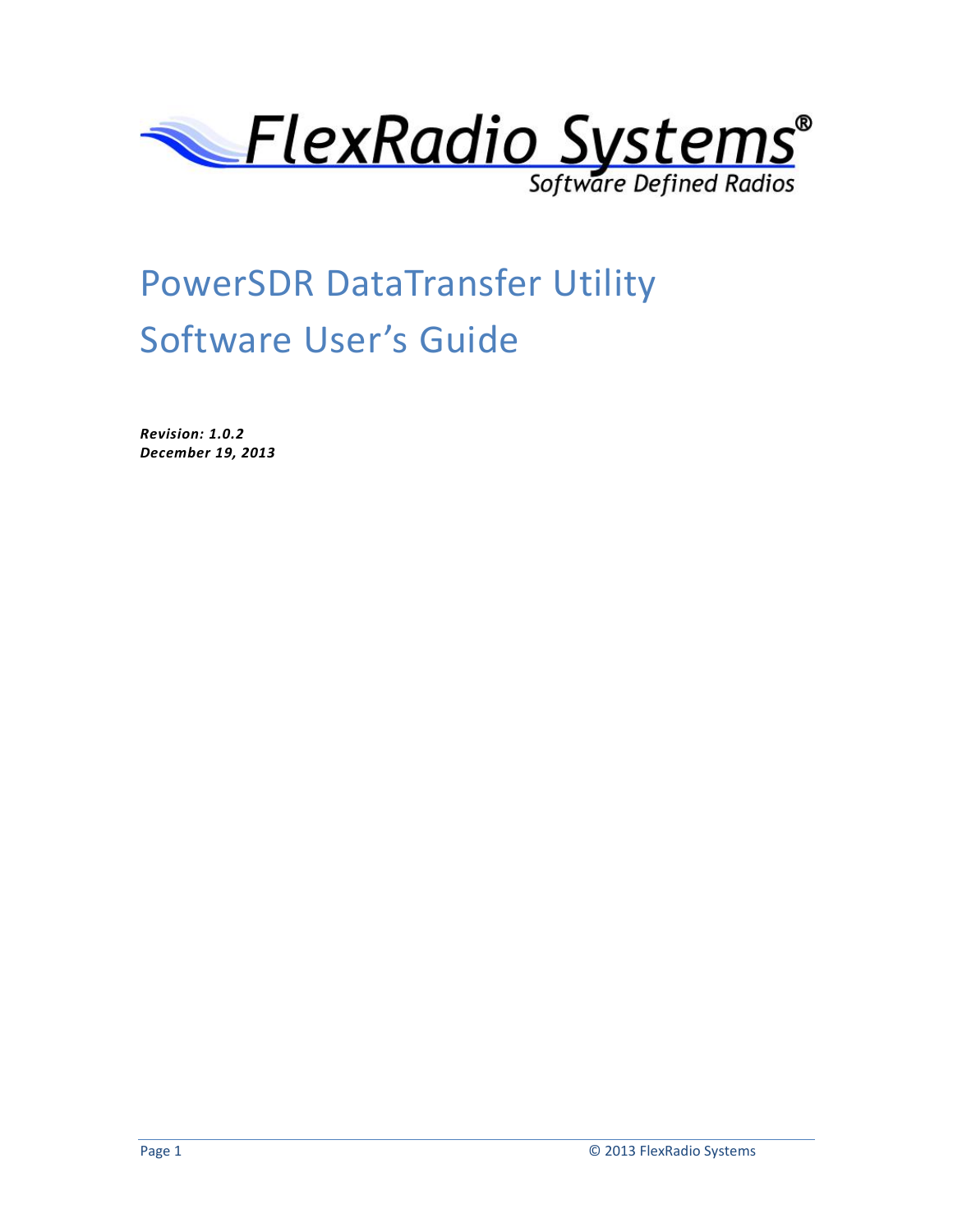# **Table of Contents**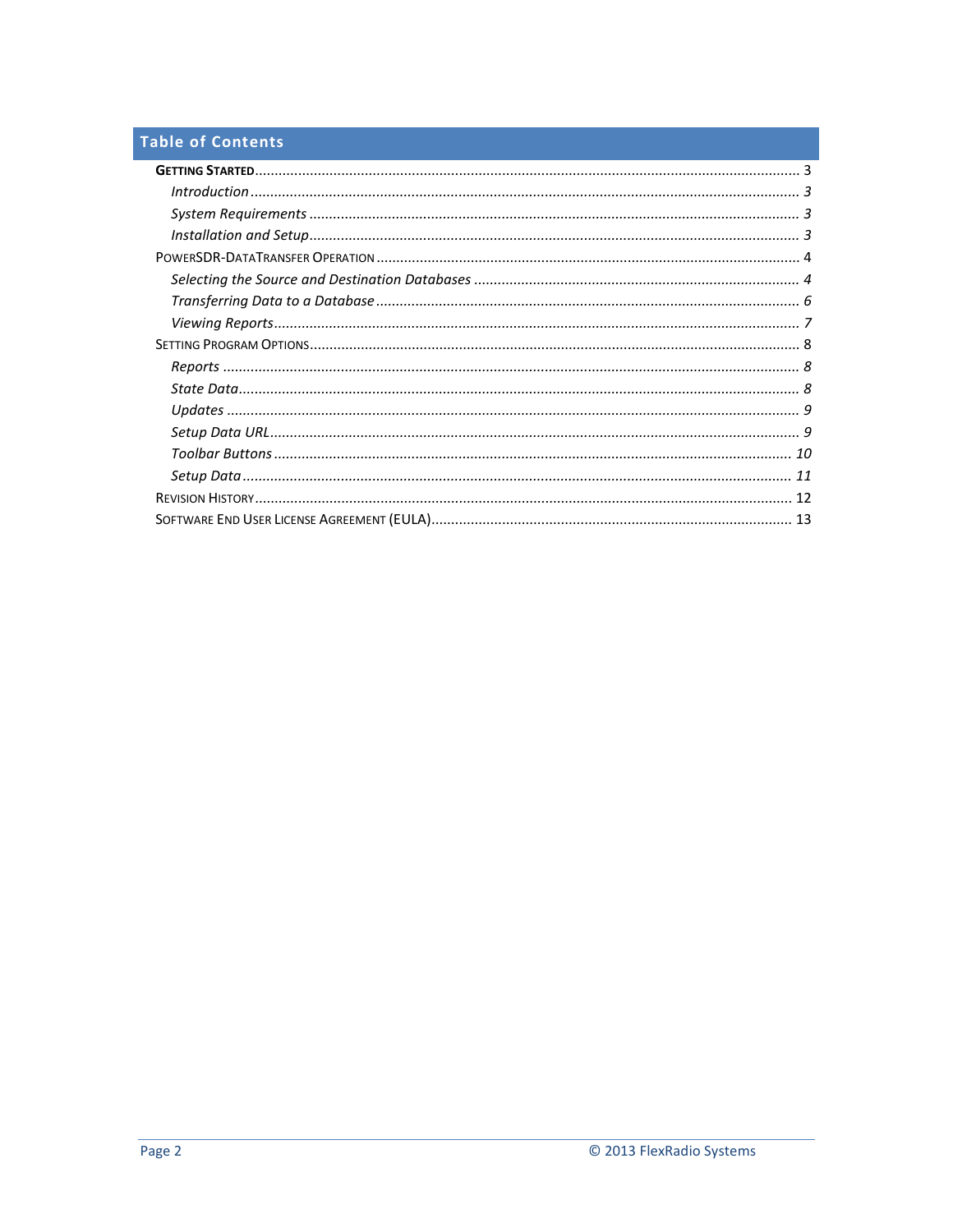# <span id="page-2-0"></span>**Getting Started**

# <span id="page-2-1"></span>Introduction

*PowerSDR-DataTransfer.exe* is an advanced utility to transfer data from one *PowerSDR™* setup database to another. Certain data in the *PowerSDR* setup database should *never* be transferred to another database by an import or copy operation. In some cases, the decision as to whether it is safe to transfer the data or not can be determined by which table the data is stored in. However, a couple of the tables have a mixture of data that is safe to transfer and data that is not. Unfortunately, this includes some of the more popular custom settings that are rather tedious to re-enter by hand when moving to a new database. The filter settings are just one example. *PowerSDR-DataTransfer.exe* intelligently decides which tables and which records within each table can be safely transferred based on information stored in a setup database, *PowerSDR-DataTransfer.xml*.

As newer versions of *PowerSDR* are released, all that is necessary is to update the *PowerSDR-DataTransfer.xml* file with the new data. If a new version of *PowerSDR* is released with new features, *PowerSDR-DataTransfer.exe* will still work, but the settings for the new features will not be transferred until an updated version of the *PowerSDR-DataTransfer.xml* file is installed.

# <span id="page-2-2"></span>System Requirements

*PowerSDR-DataTransfer.exe* works with the following operating systems:

- Windows XP SP3 (32-bit or 64-bit)
- Windows Vista (32-bit or 64-bit)
- Windows 7 (32-bit or 64-bit)
- Windows 8 (32-bit or 64-bit)

*PowerSDR-DataTransfer.exe* works with *PowerSDR™ v1.18.1* or later databases.

*PowerSDR-DataTransfer.exe* requires the *Microsoft .NET 3.51 Environment* or later.

### <span id="page-2-3"></span>Installation and Setup

Run the installation package file, *PowerSDR-DataTransferSetup.exe*. This will install *PowerSDR-DataTransfer.exe* and all required supporting files on your computer. The installer will suggest a default location for the program file. You may change the location or leave it at the default, it does not matter.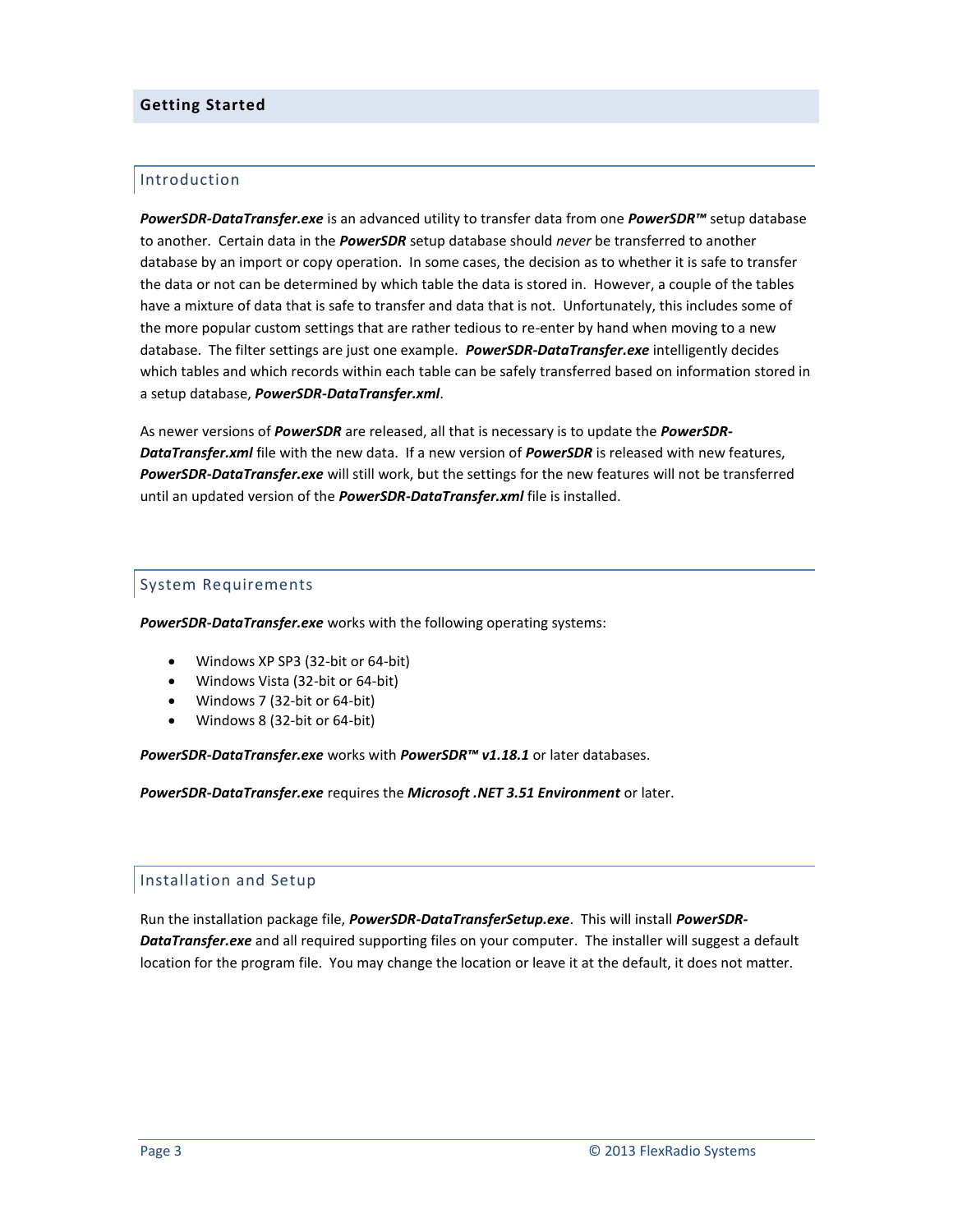# <span id="page-3-0"></span>PowerSDR-DataTransfer Operation

On startup and every 0.1 sec. while the program is running, *PowerSDR-DataTransfer.exe* checks to see if *PowerSDR* is running. If it is, then a warning message is displayed. You can either shut down *PowerSDR* and click on **Retry** or you can click on **Cancel** to terminate *PowerSDR-DataTransfer*.

*NOTE: For this feature to work, the name of the file that is running must be PowerSDR.exe. If you have renamed the PowerSDR.exe file then PowerSDR-DataTransfer will not be able to detect that PowerSDR is running. In this case, be certain to close any instances of PowerSDR that may be running before starting PowerSDR-DataTransfer. Do not start PowerSDR until after you have closed PowerSDR-DataTransfer.*

The first screen to be displayed is a warning screen reminding you to backup your data files before running any program which can modify your files. After you click on the *Okay* button, or after approximately 10 seconds, the main screen will be displayed.

# <span id="page-3-1"></span>Selecting the Source and Destination Databases

First you must select two databases:

- Source Database -- The database containing your custom settings.
- Destination Database -- The database that your custom settings will be transferred to.

*PowerSDR-DataTransfer* provides two different methods of selecting the databases, **standard** and **expert**.

While the **standard** method is the easiest to use, the **expert** method is useful for selecting a copy of the database that is not stored in the normal PowerSDR database location -- for example, the database placed on the desktop when you perform a "Reset to Factory Defaults" operation in *PowerSDR*.

You may use either method to select either database. You do not have to use the same method for both databases.

Switch between the standard and expert methods by clicking on the "Standard" or "Expert" button on the toolbar.

The remainder of this has been purposely left blank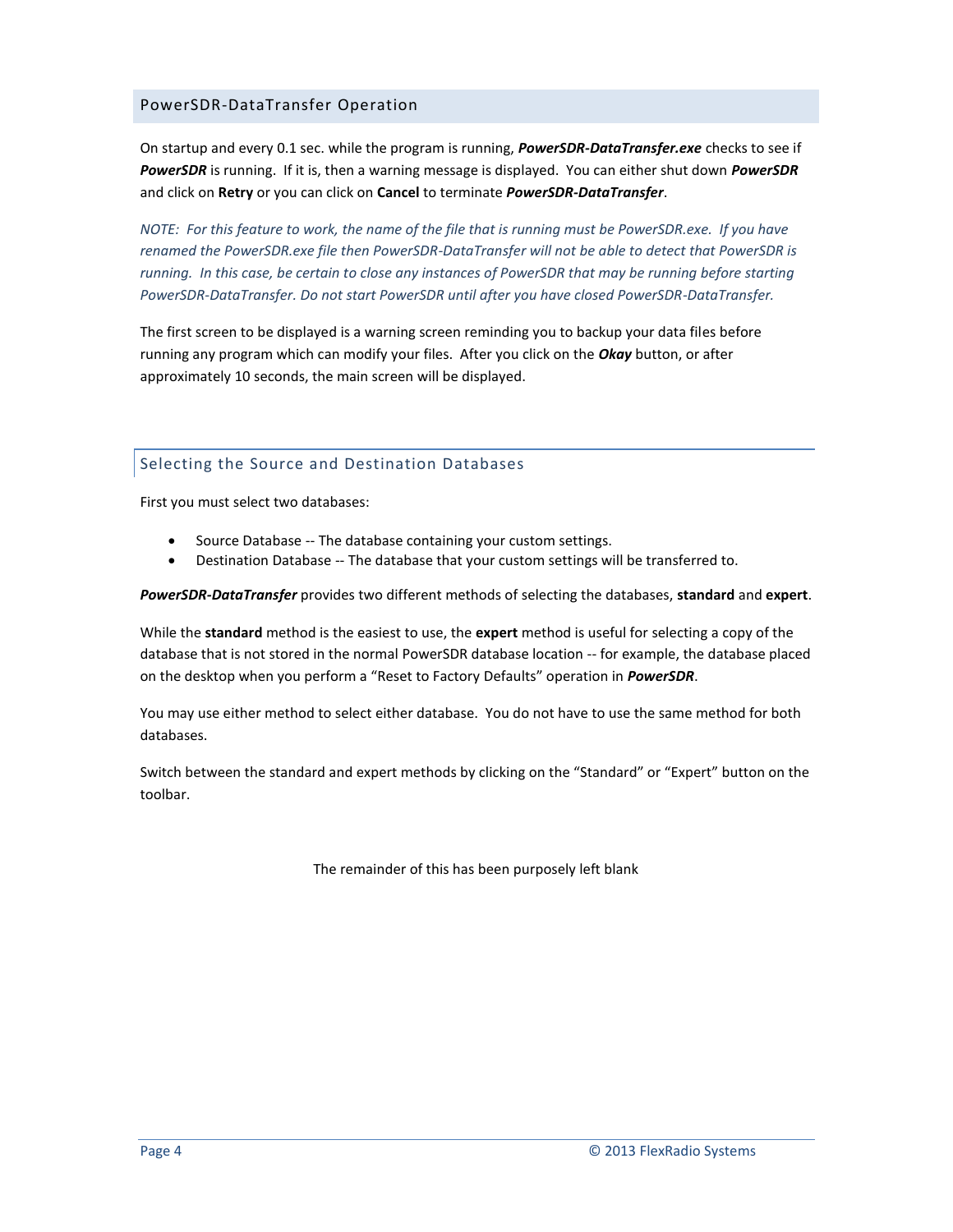The standard method screen is shown in **Figure 1**.

| <b>Source Database</b><br>in PowerSDR v2.5.1<br>- FLEX-5000 S/N: 4907-5228<br>□ PowerSDR v2.5.2<br>- FLEX-5000, S/N: 4907-5228<br>in PowerSDR v2.5.3<br>FLEX-5000, S/N: 4907-5228<br>PowerSDR v2.6.0<br>- FLEX-5000 S/N: 4907-5228<br>PowerSDR v2.6.1<br>- FLEX-5000, S/N: 4907-5228<br>□ PowerSDR v2.6.2<br>-FLEX-1500, S/N: 2010-0004<br>- FLEX-5000 S/N: 4907-5228<br>PowerSDR v2.6.3<br>- FLEX-5000, S/N: 4907-5228 | <b>Destination Database</b><br>in PowerSDR v2.5.1<br>A<br>- FLEX-5000, S/N: 4907-5228<br>m-PowerSDR v2.5.2<br>-FLEX-5000, S/N: 4907-5228<br>in PowerSDR v2.5.3<br>- FLEX-5000, S/N: 4907-5228<br>m-PowerSDR v2.6.0<br>- FLEX-5000 S/N: 4907-5228<br>i PowerSDR v2.6.1<br>- FLEX-5000, S/N: 4907-5228<br>PowerSDR v2.6.2<br>-FLEX-1500, S/N: 2010-0004<br>- FLEX-5000, S/N: 4907-5228<br>PowerSDR v2.6.3<br>Ĥ.<br>- FLEX-5000, S/N: 4907-5228 | Expert   Transfer by Category   Transfer by Table   8 Preview Report   Tiew Report   Save Report | X Options ? Help   About   Minimize (J) Exit |
|-------------------------------------------------------------------------------------------------------------------------------------------------------------------------------------------------------------------------------------------------------------------------------------------------------------------------------------------------------------------------------------------------------------------------|----------------------------------------------------------------------------------------------------------------------------------------------------------------------------------------------------------------------------------------------------------------------------------------------------------------------------------------------------------------------------------------------------------------------------------------------|--------------------------------------------------------------------------------------------------|----------------------------------------------|
| in PowerSDR v2.6.4<br>-FLEX-5000, S/N: 4907-5228                                                                                                                                                                                                                                                                                                                                                                        | i PowerSDR v2.6.4<br>- FLEX-5000, S/N: 4907-5228                                                                                                                                                                                                                                                                                                                                                                                             | <b>Transfer Data</b>                                                                             | <b>Replace Tables</b>                        |

**Figure 1 – Standard Method**

In the standard method, every *PowerSDR* database found on your computer is displayed in two lists sorted by *PowerSDR* version and by radio. Select a database by clicking on the desired radio under the desired *PowerSDR* version.

The expert method screen is shown in **Figure 2**.

| SDR Data Transfer Utility (Version 6.0.0)                                                                                             |                      |                                            |
|---------------------------------------------------------------------------------------------------------------------------------------|----------------------|--------------------------------------------|
| Standard <b>B</b> Expert <b>The Transfer by Category To Transfer by Table</b> The Preview Report To View Report <b>To Save Report</b> |                      | X Options 7 Help   About   Minimize   Exit |
| <b>Select Source Database</b><br><b>Select Destination Database</b>                                                                   |                      |                                            |
|                                                                                                                                       | <b>Transfer Data</b> | <b>Replace Tables</b>                      |
|                                                                                                                                       |                      |                                            |

### **Figure 2 –Expert Method**

To select the source data base, click on the button labeled "Select Source Database". This will display a standard Windows open file dialog. Use the dialog to browse to the desired source database file & click on "Open". You may also type the database path & name in the box underneath the button.

Similarly, to select the destination data base, click on the button labeled "Select Destination Database" and use the open file dialog to select the desired destination database file or type the file name into the box.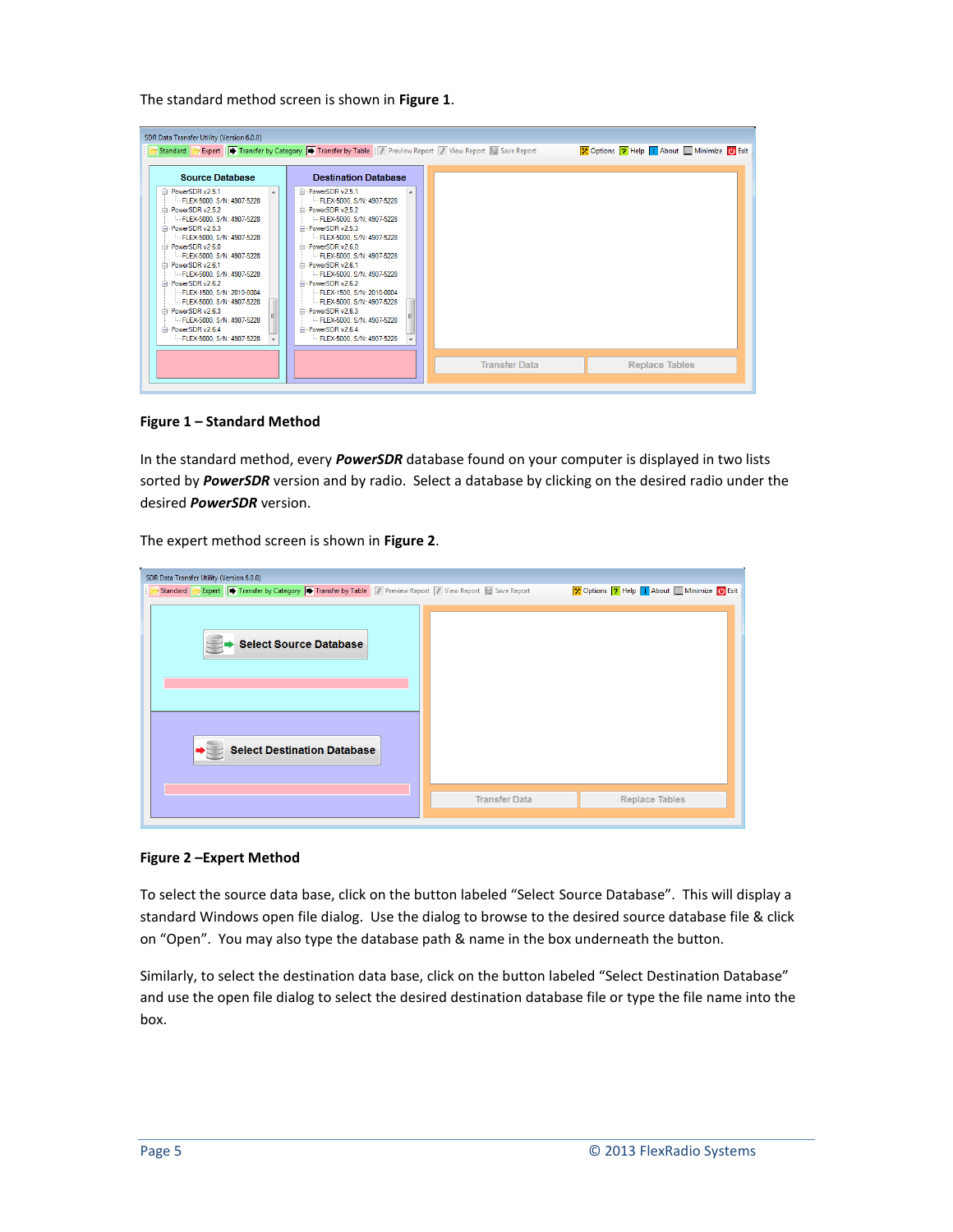# <span id="page-5-0"></span>Transferring Data to a Database

There are two methods of transferring data:

- Transfer by Category (default)
- Transfer by Table

The various settings are divided into several categories. All of the CW settings are in one category, all of the receive filter settings are in another category, etc. Most tables contain only data from a single category, but the "Options" and "State" tables contain a mixture of several different categories.

If you select "Transfer by Category", the program will scan in all tables looking for data in the selected category or categories and transfers those settings regardless of the table they are found in.

If you select "Transfer by Table", the program will transfer the settings in the selected table(s), regardless of category.

Except for a few cases, you should always "Transfer by Category".

Initially, all categories or tables are selected. You can change the selection by using a combination of the left mouse button and the control and shift keys.

- To select a single category or table, click on the desired item. This will select the desired item and deselect all others.
- To change the selected state of an item without affecting the other items, hold down the control (Ctrl) key while clicking on the item.
- To select a range of items, click on the first item in the range and then hold down the Shift key while clicking on the last item in the range.

When both files have been selected and one or more categories or tables have been selected, the *Transfer Data* button at the bottom of the window will be enabled. The *Replace Tables* button will be enabled only if you are transferring by tables.

Left-click on either the *Transfer Data* button or the *Replace Tables* button to transfer the data.

Right-click on either the *Transfer Data* button or the *Replace Tables* button to view a report of what data will be transferred. The transfer will not actually take place.

The *Transfer Data* button will cause the program to transfer the data in each category or table that you have selected to the destination database. The data will be transferred only if it is safe to transfer. If a record already exists in the destination table, its contents will be changed to match the record in the source table. If the record does not already exist, a new record will be added to the destination table. No records are deleted from the destination table.

*NOTE: The records in the BandText table in the database should not be transferred. However, the BandText table can be replaced. The program blocks the BandText table so that the transfer data function will not work on it.* 

The *Replace Tables* button works exactly like the *Transfer Data* button except that all data records are deleted from the destination table before transferring the data. This has the effect of completely replacing the destination table with the source table.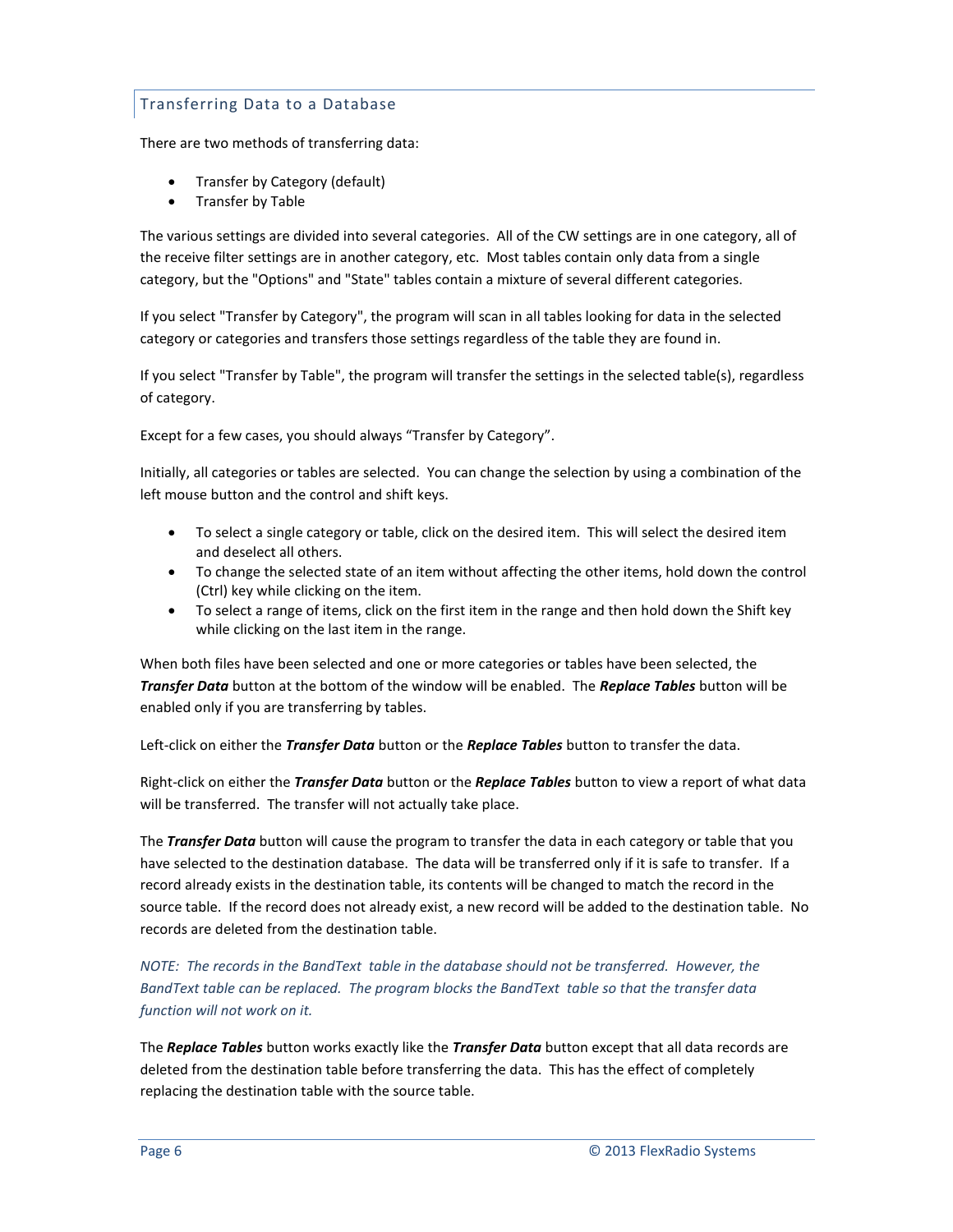*NOTE: Certain records in some of the tables in the database must not be deleted. The program blocks those tables so that the replace function will not work on them, and displays a warning message stating which tables will not be replaced. View the report after transferring the data to see what tables were replaced and what were not. You can also view the report before transferring the data by right-clicking on the Replace Tables button.*

# <span id="page-6-0"></span>Viewing Reports

After you right-click on the *Transfer Data* button or right-click on the *Replace Tables* button, the *Preview Report* button on the toolbar will be enabled. Click on the *Preview Report* button to see a list of the tables and the number of records that will be transferred. The screen shown in **Figure 3** will be displayed. Click on the *Close Report* button to return to the normal display.



### **Figure 3 – Preview Report Screen**

After the data has been transferred, the *View Report* button and the *Save Report* button will be enabled. Click on the *View Report* button to see a list of the tables and the number of records transferred. The screen shown in Figure 4 will be displayed.

If the data in any table is not transferred, the reason that the data could not be transferred will be listed. Click on the *Close Report* button to return to the normal display.



#### **Figure 4 – Report Screen**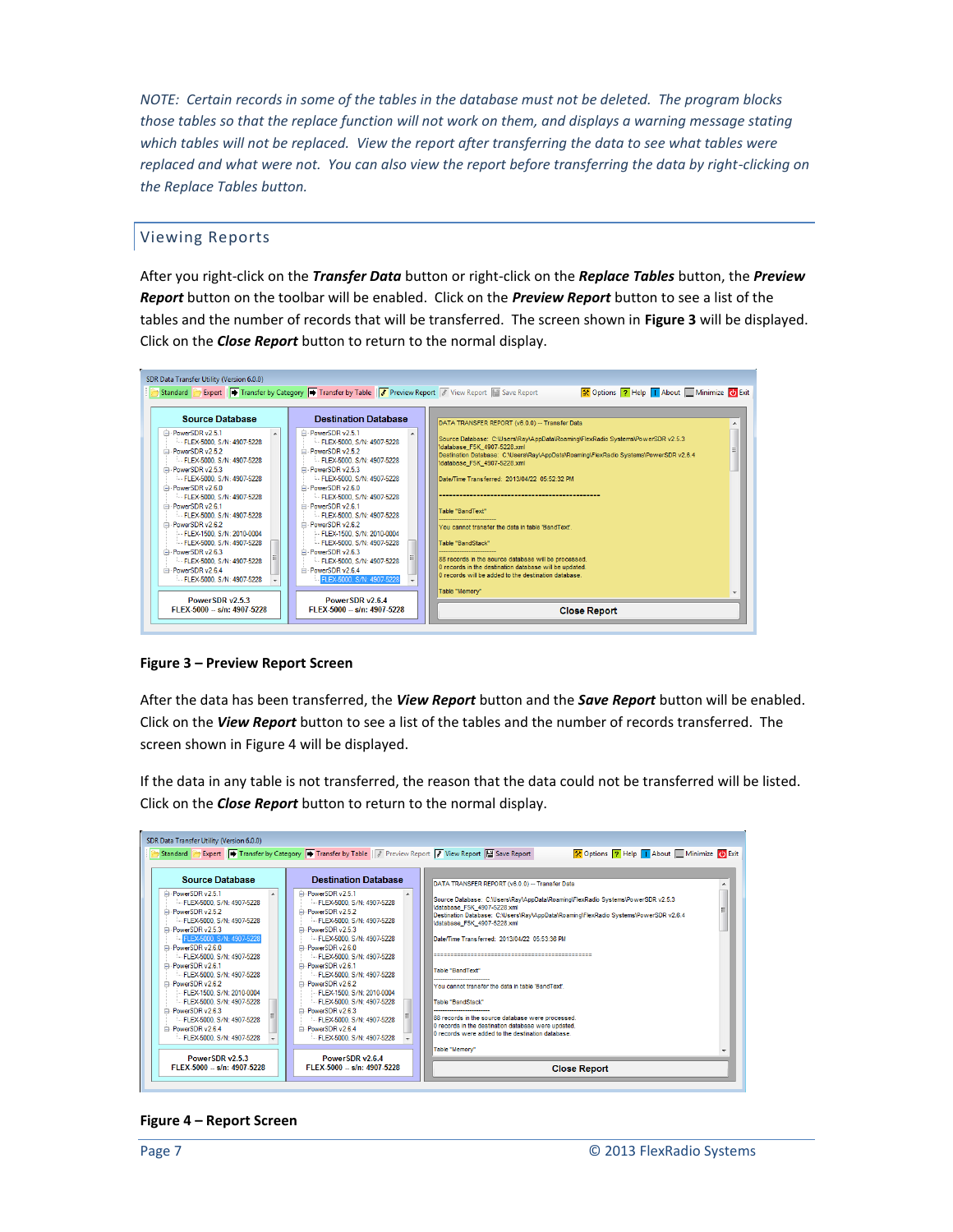Clicking on the *Save Report* button will allow you to save the report to a text file. A standard Windows save file dialog will be displayed. Browse to the desired directory, enter the desired file name, and click on "Save".

# <span id="page-7-0"></span>Setting Program Options

Clicking on the Options button on the toolbar will display the form shown in **Figure 5**. From this form, you can set the program options and check for program and setup data updates.

| <b>SDRDataTransfer Options</b>     |                                          |                                                                                          |
|------------------------------------|------------------------------------------|------------------------------------------------------------------------------------------|
| Reports<br><b>Detailed Reports</b> | State Data<br>Enable State Data Transfer | <b>Updates</b><br>Automatically Check for Updates<br>Update Program<br>Update Setup Data |
| Setup Data URL                     |                                          | Do NOT change this value unless instructed to do so by FlexRadio Systems personnel!      |
| http://www.flexradio.com/Data/Doc/ |                                          |                                                                                          |
|                                    | Save Changes                             | <b>Discard Changes</b>                                                                   |

### **Figure 5 – Options Form**

### <span id="page-7-1"></span>Reports

Checking the *Detailed Reports* box will increase the amount of detail included in the reports.

# <span id="page-7-2"></span>State Data

The state data consist of settings that store the current operating status of the radio (VFO frequency, mode, filter, etc.) These settings continually change as you use your radio. Consequently, there is little value in transferring these settings from one database to another. By default, the state data is not transferred. Checking the *Enable State Data Transfer* box will cause the state data settings to be transferred along with the rest of your settings.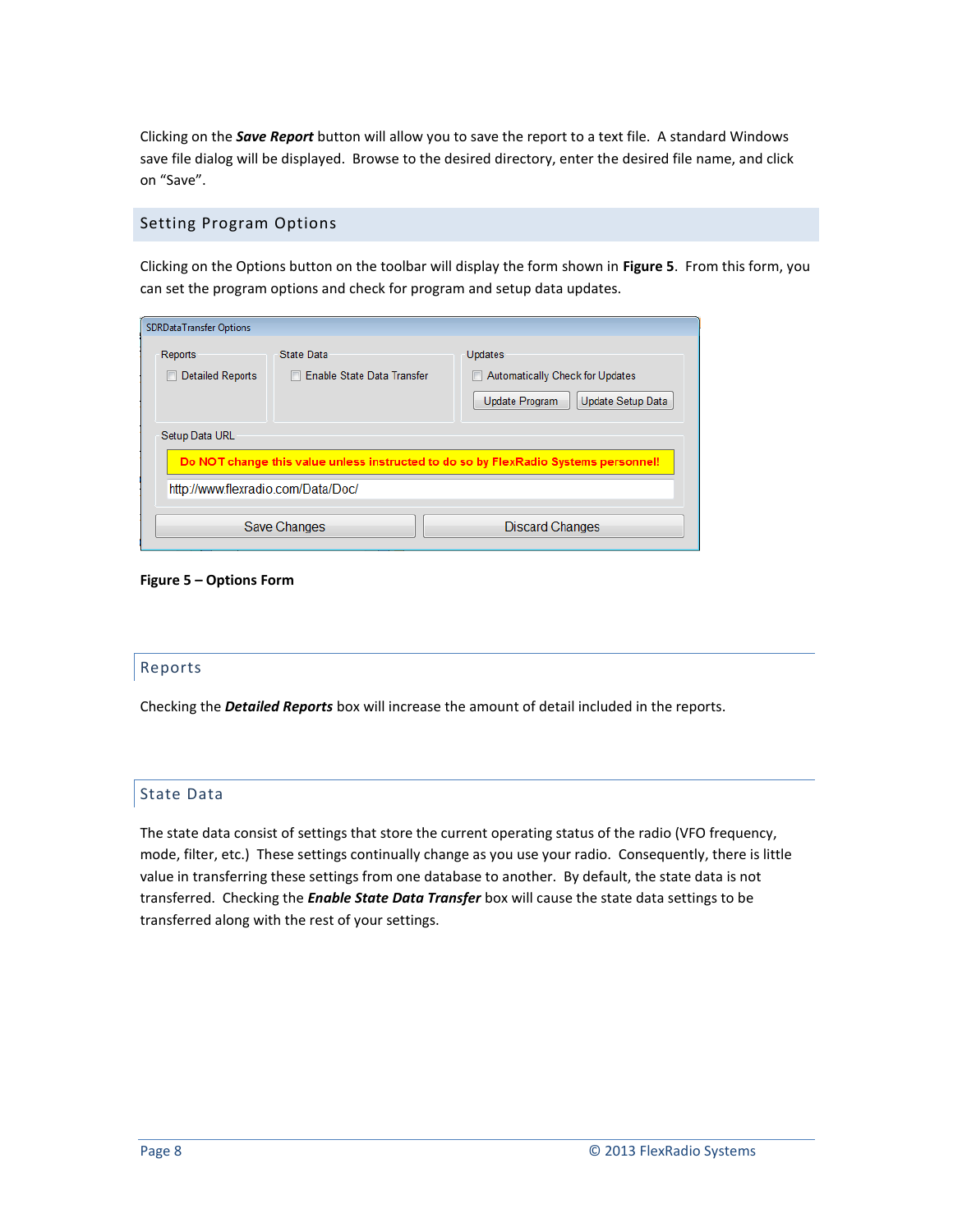# <span id="page-8-0"></span>Updates

*PowerSDR-DataTransfer* has the capability of checking the author's website for updates to the program or to the setup data. Checking the *Automatically Check for Updates* box will cause the program to check for updates every time the program is started.

You can manually check for updates using the *Update Program* button and the *Update Setup Data* button.

Clicking on the *Update Program* button will check the website for a newer version of the program. If a newer version is found, a dialog box will be displayed asking if you want to update the program. If you click on "Yes", the new installation package will be downloaded and another dialog will open asking if you want to install the new version. If you click on "Yes", *PowerSDR-DataTransfer* will shut down and the new installation package will be started. This feature requires an active internet connection. Make certain that you are connected to the internet before trying to update the setup data.

Clicking on the *Update Setup Data* button will check the website for a newer version of the setup data. If a newer version is found, a dialog box will be displayed asking if you want to update the setup data. If you click on "Yes", the new setup data will be downloaded & loaded.

# <span id="page-8-1"></span>Setup Data URL

This setting determines where *PowerSDR-DataTransfer* looks on the web for program & setup data updates.

> *Do not change this setting unless explicitly instructed to do so by FlexRadio Systems technical support*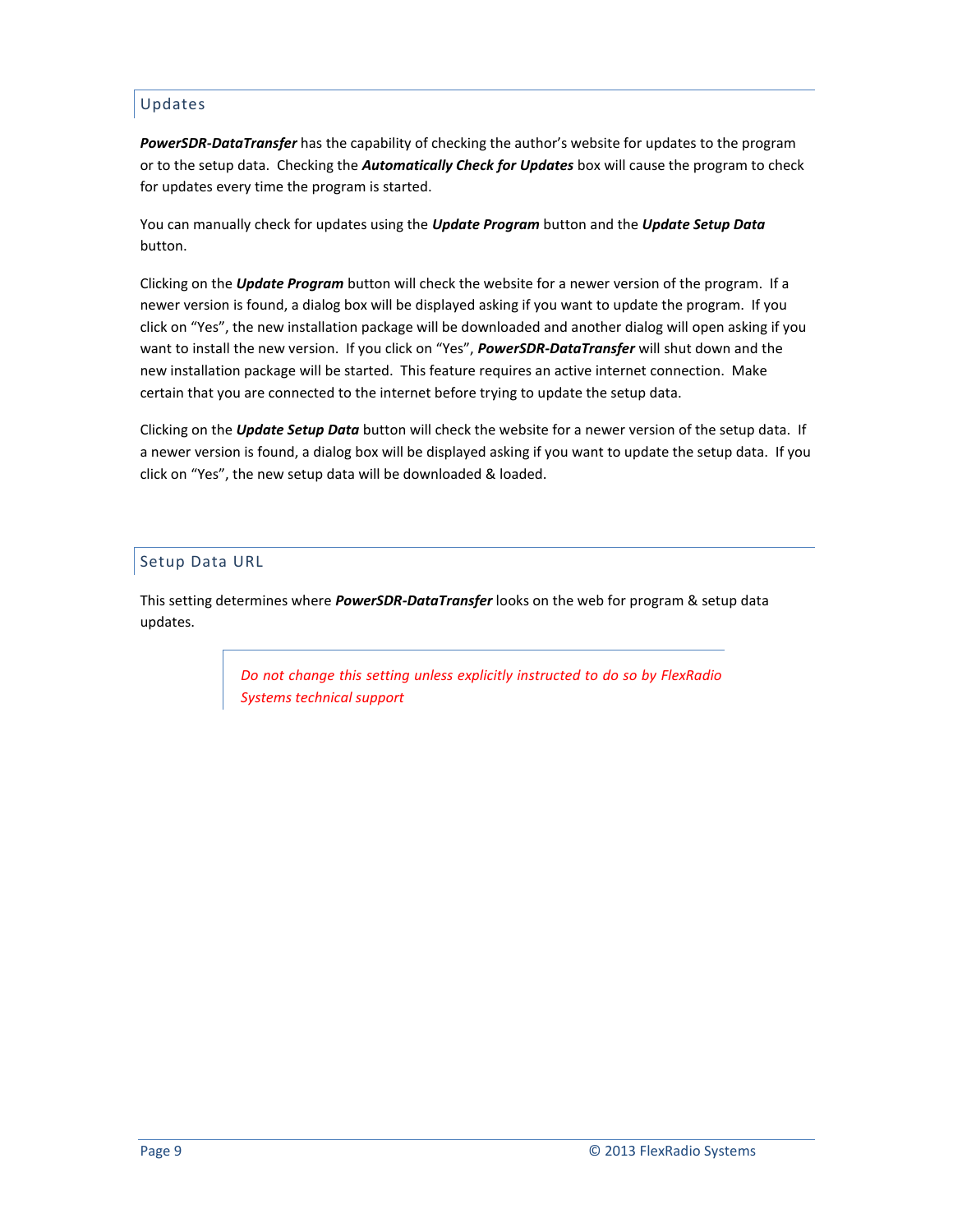# <span id="page-9-0"></span>Toolbar Buttons

The toolbar contains the following buttons (left-to-right):

| Standard<br>Standard                                       | Clicking on this button will select the standard method of selecting<br>databases.                                                                   |
|------------------------------------------------------------|------------------------------------------------------------------------------------------------------------------------------------------------------|
| Expert<br>Expert                                           | Clicking on this button will select the expert method of selecting<br>databases.                                                                     |
| <b>Transfer by Category</b><br><b>Transfer by Category</b> | Clicking on this button cause the settings to be transferred by category.                                                                            |
| Transfer by Table<br><b>Transfer by Table</b>              | Clicking on this button cause the settings to be transferred by data<br>table.                                                                       |
| <b>Preview Report</b>                                      | Clicking on this button will display the preview report.                                                                                             |
| <b>View Report</b>                                         | Clicking on this button will display the transfer report.                                                                                            |
| Save Report                                                | Clicking on this button allows you to save the transfer report to a text<br>file.                                                                    |
| Options                                                    | Clicking on this button displays a form where you can set the program<br>options, manually update the program, or manually update the setup<br>data. |
| Help                                                       | Clicking on this button will open a window that displays this document.                                                                              |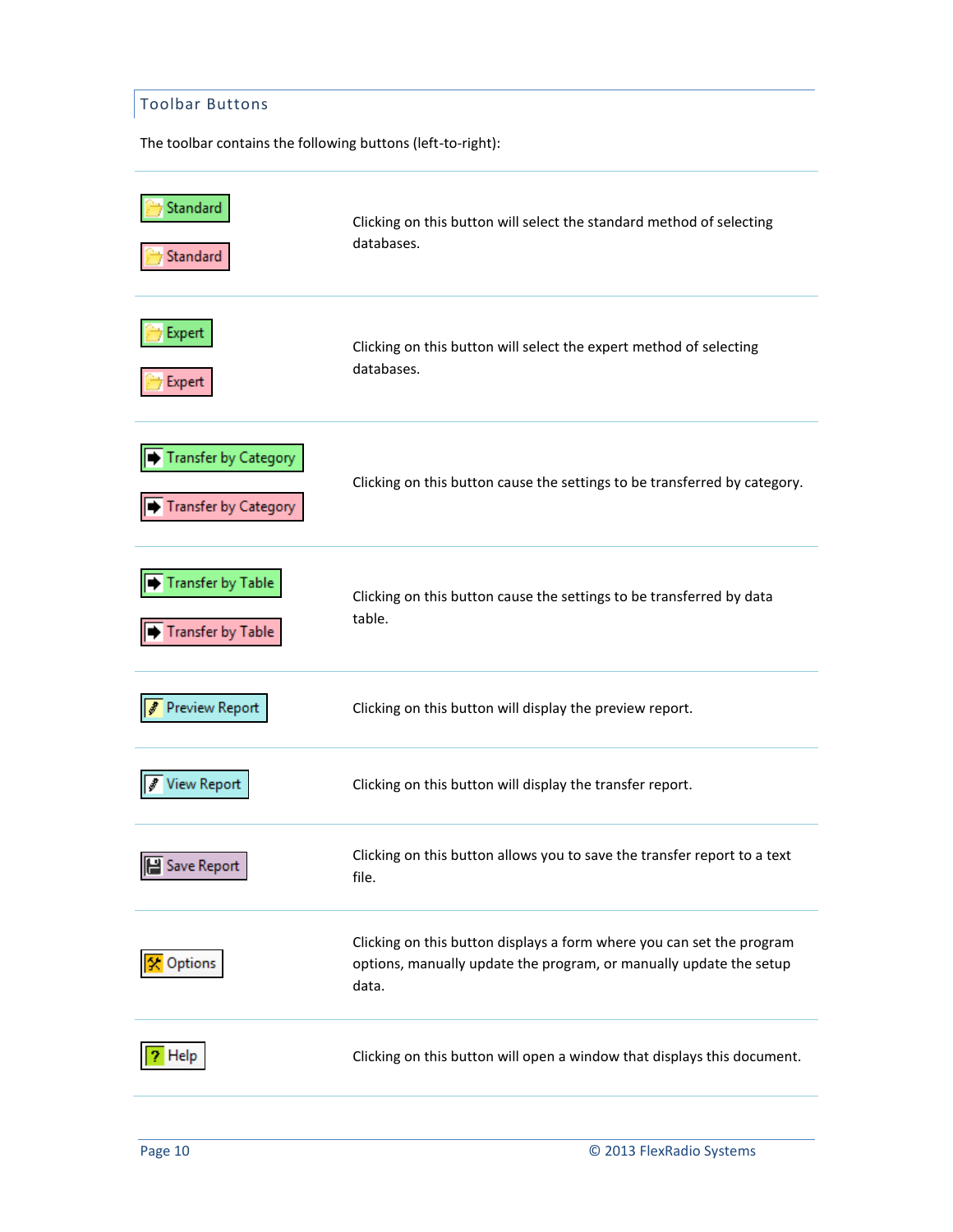| About    | Clicking on this button will open a window that displays basic<br>information about the program. |
|----------|--------------------------------------------------------------------------------------------------|
| Minimize | Clicking on this button will minimize the main window.                                           |
| Exit     | Clicking on this button will close the program.                                                  |

# <span id="page-10-0"></span>Setup Data

As new features are added to *PowerSDR*, the setup database used by *PowerSDR-DataTransfer* may not support the added features. If a new feature required the addition of a new control (button, checkbox, combo box, track bar, etc.) to one of the PowerSDR screens, then the setting of that control will not be transferred. First, it must be added to the *PowerSDR-DataTransfer* setup database.

> *WARNING: Some of the records in the PowerSDR-DataTransfer setup database use special encoding techniques. Therefore, modifying the setup database manually is NOT recommended. Attempting to do so may cause*  data to be transferred that is not safe to transfer. This may possibly result *in damage to your radio. The only supported methods of updating the setup data is using the built-in facility for automatically updating the database from the internet (preferred) or by replacing the setup database file with a new copy provided on the FlexRadio Systems website. FlexRadio Systems, will not be liable for any damages, direct or indirect, resulting from an attempt to manually update the data in the PowerSDR-DataTransfer setup database.*

FlexRadio Systems will make every attempt to provide updated setup data on his website in a timely manner. Normally, a new setup data file will be available within a day or two after any new released version of *PowerSDR* is announced by FlexRadio Systems.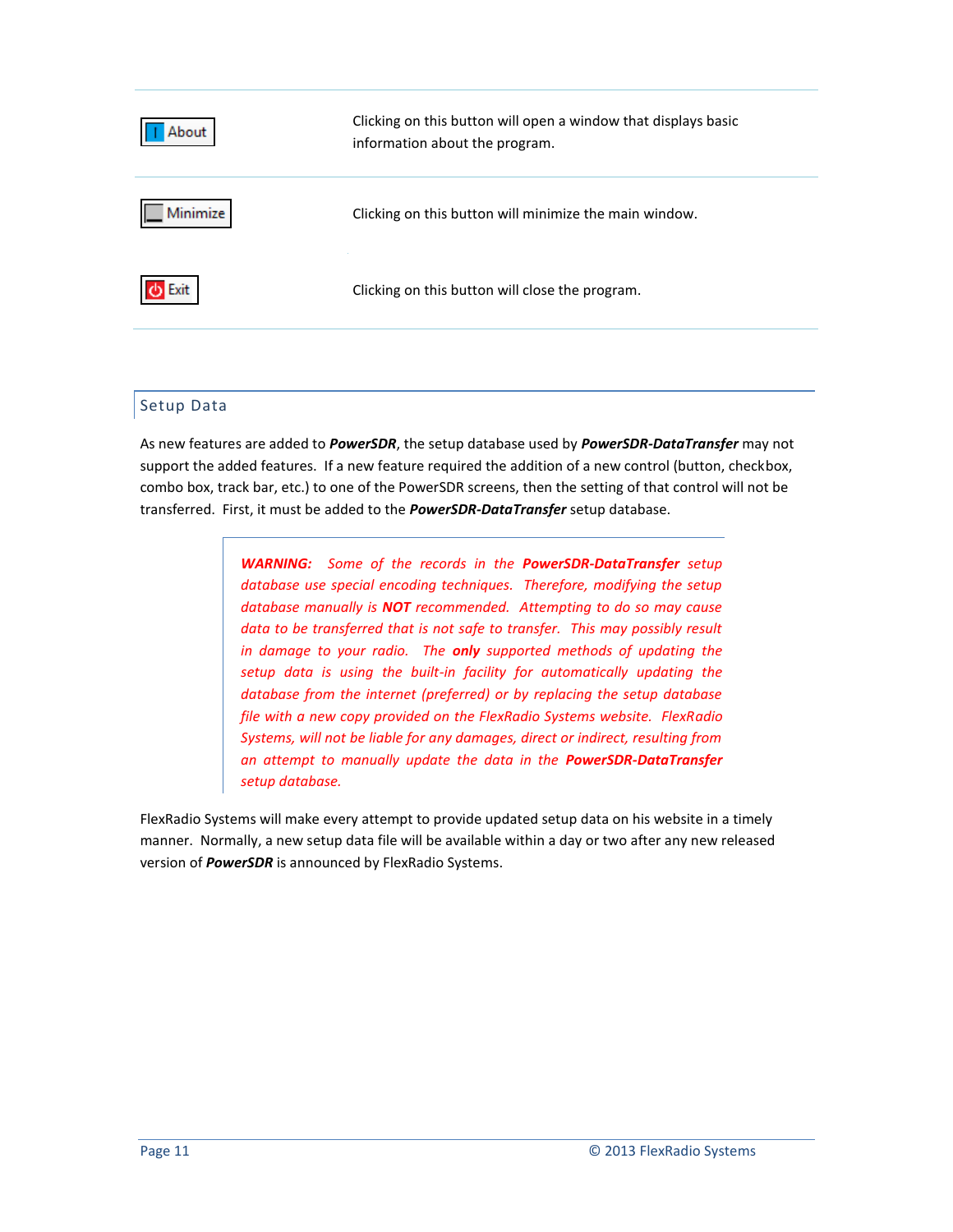<span id="page-11-0"></span>Revision History

v1.0.0 – November 23, 2013:

Initial Release of PowerSDR-DataTransfer.

v1.0.1 – December 18, 2013:

Fixed a defect that would cause the PowerSDR-DataTransfer setup file to become corrupted if the program was opened at the same time PowerSDR was running.

v1.0.2 – December 19, 2013:

Fixed a defect that would cause the PowerSDR-DataTransfer setup file to be over written with an incorrect URL for data file and program updates.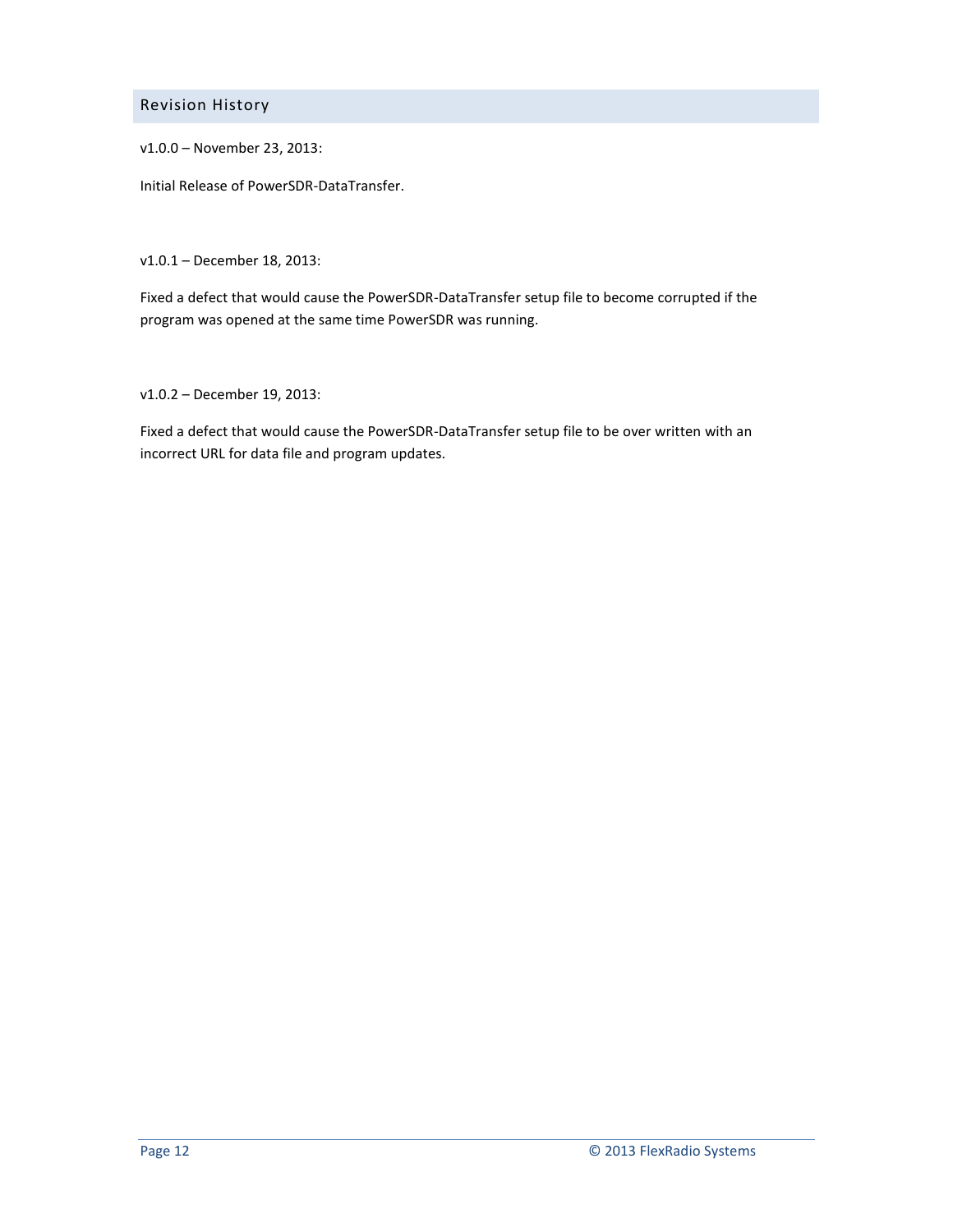<span id="page-12-0"></span>Revised: November 23, 2013

This copy of PowerSDR Data Transfer ("the Software Product") and accompanying documentation is licensed and not sold. The Software Product is protected by copyright laws and treaties, as well as laws and treaties related to other forms of intellectual property. Bronze Bear Communications, Inc. or its subsidiaries, affiliates, and suppliers (collectively "FlexRadio Systems") own intellectual property rights in the Software Product. The Licensee's ("you" or "your") license to download, use, copy, or change the Software Product is subject to these rights and to all the terms and conditions of this End User License Agreement ("Agreement").

### **Acceptance**

YOU ACCEPT AND AGREE TO BE BOUND BY THE TERMS OF THIS AGREEMENT BY SELECTING THE "ACCEPT" OPTION AND INSTALLING THE SOFTWARE PRODUCT OR BY DOWNLOADING, USING, OR COPYING THE SOFTWARE PRODUCT. YOU MUST AGREE TO ALL OF THE TERMS OF THIS AGREEMENT BEFORE YOU WILL BE ALLOWED TO INSTALL THE SOFTWARE PRODUCT. IF YOU DO NOT AGREE TO ALL OF THE TERMS OF THIS AGREEMENT, YOU MUST NOT INSTALL, USE, OR COPY THE SOFTWARE PRODUCT.

### **License Grant**

FlexRadio Systems grants to you, and you accept, a limited, non-exclusive and revocable license to use the Software Product, in machine-readable, object code form only. You shall only use the Software Product only as authorized in this Agreement. This Agreement does not convey to you any ownership rights or any other interest in the Software Product. This Agreement entitles you to install the Software Product on any number of computers for exclusive use with FlexRadio Systems' software defined radios ("SDRs"). In addition, you may make archival copies of the Software Product. The archival copies may be on a storage medium other than a hard drive, and may only be used for the reinstallation of the Software Product. This Agreement permits the installation or use of multiple copies of the Software Product, and the installation of the Software Product on more than one computer at any given time, on a system that allows shared use of applications, on a multi-user network, and on any configuration or system of computers that allows multiple users.

#### **Term**

This Agreement will become effective on the date you acquire the Software Product and will remain in force until terminated. You may terminate the license, at any time, by removing the Software Product from all of your computers and destroying the original Software Product. This License will automatically terminate if you breach any of the terms or conditions set out in this Agreement. Upon termination of this Agreement for any reason, you shall immediately cease all use of the Software product, remove the Software Product from all of your computers, and either destroy the original Software Product and all copies of the Software or return the Software to FlexRadio Systems at your own cost.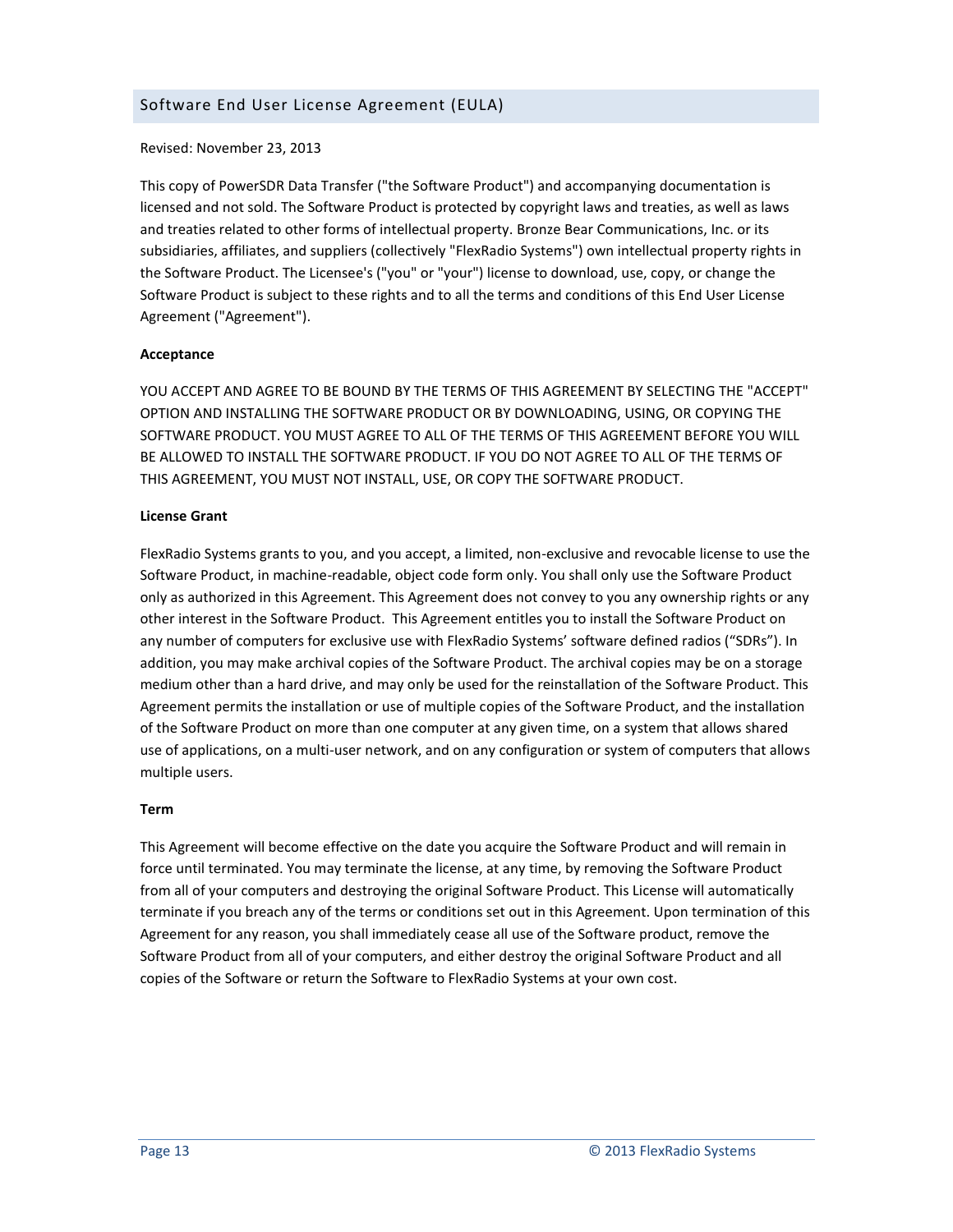### **Right to Install**

You shall install the Software Product ONLY on computers that you own or on a computer which you have been given explicit verbal or written permission to install from the computer owner.

# **Restrictions on Transfer**

Without first obtaining the express written consent of FlexRadio Systems, you may not assign your rights and obligations under this Agreement, or redistribute, encumber, sell, rent, lease, sublicense, or otherwise transfer your rights to the Software Product.

# **Restrictions on Use**

You may not decompile, "reverse-engineer", disassemble, or otherwise attempt to derive the intellectual property or source code for the Software Product. The Software Product may only be used with unmodified FlexRadio Systems' software defined radio (SDR) hardware. Use the Software Product with any other hardware or in conjunction with any other non-FlexRadio Systems software product that interfaces, communicates or emulates FlexRadio Systems' SDR hardware constitutes a breach of the Agreement.

# **Restrictions on Alteration**

You may not modify the Software Product or create any derivative work of the Software Product or its accompanying documentation. Derivative works include but are not limited to translations. You may not alter any files or libraries in any portion of the Software Product.

### **Limited Software Product Warranty**

For a period of thirty (30) days from the date of shipment or from the date that you download the Software Product, as applicable, FlexRadio Systems warrants that when properly installed and used under normal conditions, the Software Product will perform substantially as advertised.

### **Limited Storage Medium Warranty**

For a period of ninety (90) days from the date of shipment or from the date that you download the Software Product, as applicable, FlexRadio Systems warrants that when properly installed and used under normal conditions, the storage medium on which the Software Product is shipped will be free of material defects in material and workmanship.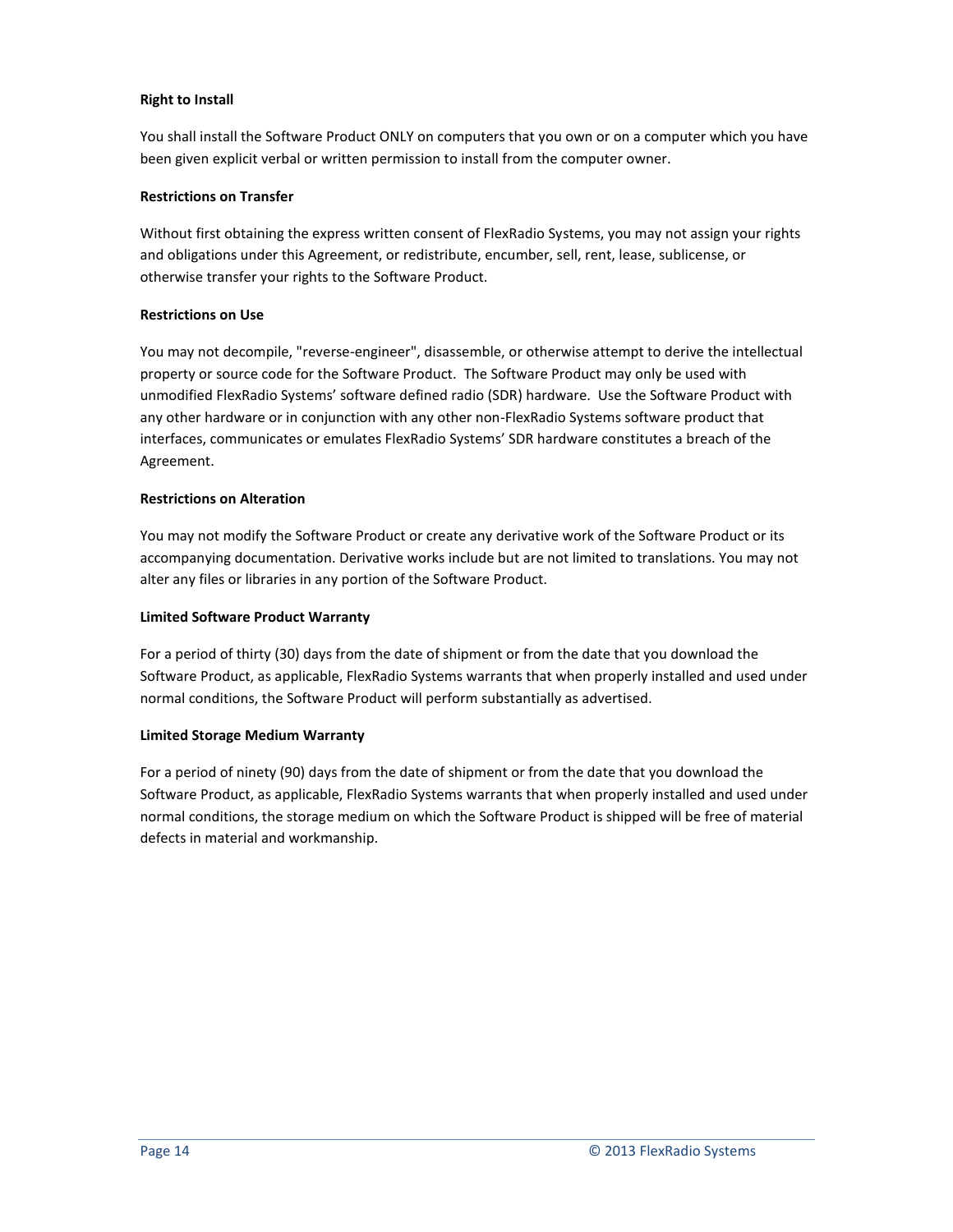### **Disclaimer of Warranties and Limitation of Liability**

UNLESS OTHERWISE EXPLICITLY AGREED TO IN WRITING BY FLEXRADIO SYSTEMS, FLEXRADIO SYSTEMS MAKES NO OTHER WARRANTIES, EXPRESS OR IMPLIED, IN FACT OR IN LAW, INCLUDING, BUT NOT LIMITED TO, ANY IMPLIED WARRANTIES OF MERCHANTABILITY OR FITNESS FOR A PARTICULAR PURPOSE OTHER THAN AS SET FORTH IN THIS AGREEMENT OR IN THE LIMITED WARRANTY DOCUMENTS PROVIDED WITH THE SOFTWARE PRODUCT.

FlexRadio Systems makes no warranty that the Software Product will meet your requirements or operate under your specific conditions of use. FlexRadio Systems makes no warranty that operation of the Software Product will be secure, error free, or free from interruption. YOU MUST DETERMINE WHETHER THE SOFTWARE PRODUCT SUFFICIENTLY MEETS YOUR REQUIREMENTS FOR SECURITY AND UNINTERRUPTABILITY. YOU BEAR SOLE RESPONSIBILITY AND ALL LIABILITY FOR ANY LOSS INCURRED DUE TO FAILURE OF THE SOFTWARE PRODUCT TO MEET YOUR REQUIREMENTS. FLEXRADIO SYSTEMS WILL NOT, UNDER ANY CIRCUMSTANCES, BE RESPONSIBLE OR LIABLE FOR THE LOSS OF DATA ON ANY COMPUTER, CONNECTED HARDWARE OR INFORMATION STORAGE DEVICE.

UNDER NO CIRCUMSTANCES SHALL FLEXRADIO SYSTEMS, ITS DIRECTORS, OFFICERS, EMPLOYEES OR AGENTS BE LIABLE TO YOU OR ANY OTHER PARTY FOR INDIRECT, CONSEQUENTIAL, SPECIAL, INCIDENTAL, PUNITIVE, OR EXEMPLARY DAMAGES OF ANY KIND (INCLUDING LOST REVENUES OR PROFITS OR LOSS OF BUSINESS) RESULTING FROM THIS AGREEMENT, OR FROM THE FURNISHING, PERFORMANCE, INSTALLATION, SUPPORT OR USE OF THE SOFTWARE PRODUCT, WHETHER DUE TO A BREACH OF CONTRACT, BREACH OF WARRANTY, OR THE NEGLIGENCE OF FLEXRADIO SYSTEMS OR ANY OTHER PARTY, EVEN IF FLEXRADIO SYSTEMS IS ADVISED BEFOREHAND OF THE POSSIBILITY OF SUCH DAMAGES. TO THE EXTENT THAT THE APPLICABLE JURISDICTION LIMITS FLEXRADIO SYSTEMS'S ABILITY TO DISCLAIM ANY IMPLIED WARRANTIES, THIS DISCLAIMER SHALL BE EFFECTIVE TO THE MAXIMUM EXTENT PERMITTED.

### **Limitation of Remedies and Damages**

Your remedy for a breach of this Agreement or of any warranty included in this Agreement is the correction or replacement of the Software Product. Selection of whether to correct or replace shall be solely at the discretion of FlexRadio Systems. FlexRadio Systems reserves the right to substitute a functionally equivalent copy of the Software Product as a replacement. If FlexRadio Systems is unable to provide a replacement or substitute Software Product or corrections to the Software Product, your sole alternate remedy shall be a refund of the purchase price for the Software Product exclusive of any costs for shipping and handling.

Any claim must be made within the applicable warranty period. All warranties cover only defects arising under normal use and do not include malfunctions or failure resulting from misuse, abuse, neglect, alteration, problems with electrical power, acts of nature, unusual temperatures or humidity, improper installation, or damage determined by FlexRadio Systems to have been caused by you. All limited warranties on the Software Product are granted only to you and are non-transferable. You agree to indemnify and hold FlexRadio Systems harmless from all claims, judgments, liabilities, expenses, or costs arising from your breach of this Agreement and/or acts or omissions.